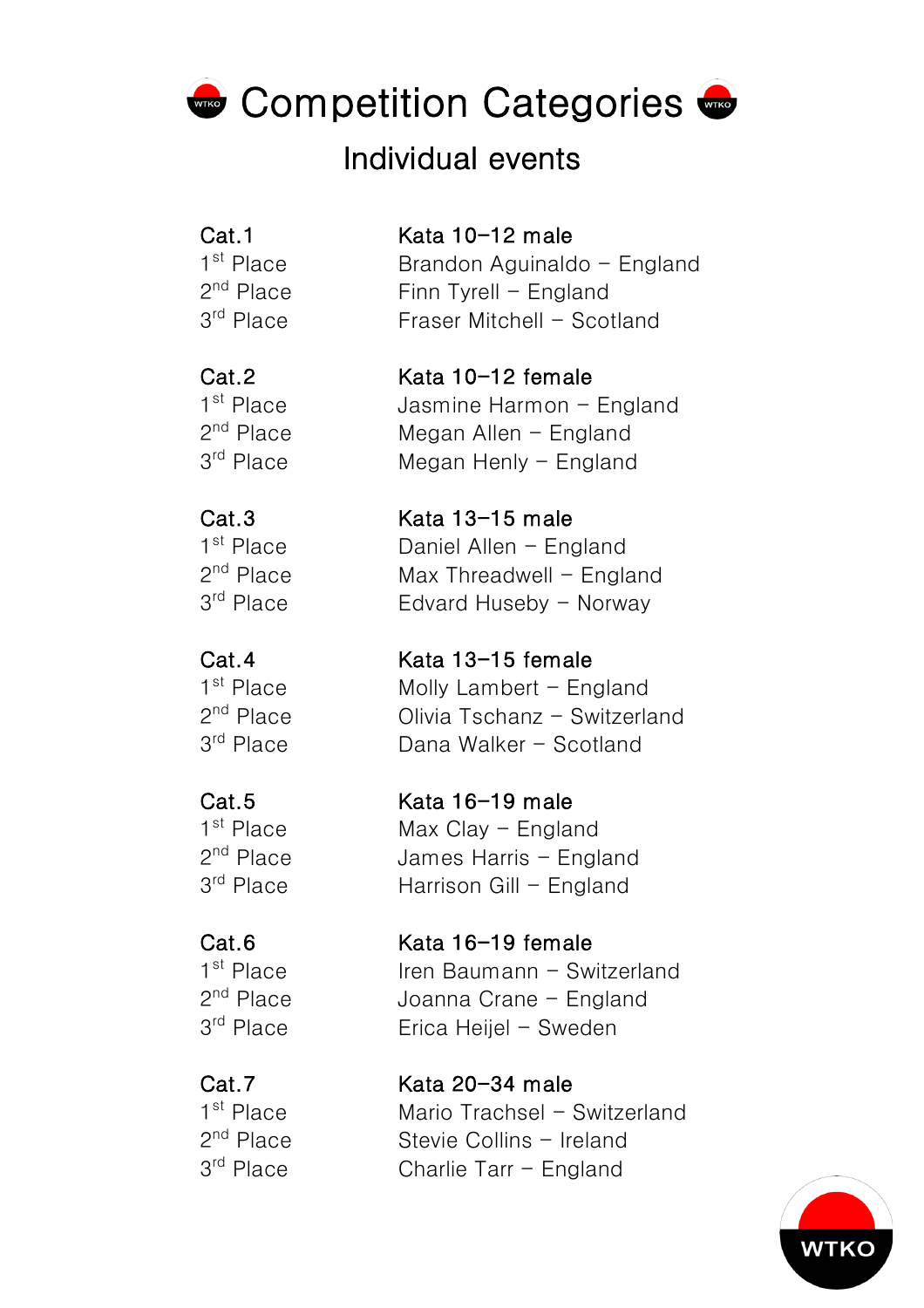Cat.8 Kata 20-34 female  $1<sup>st</sup>$  Place Beth Stansfield - England  $2<sup>nd</sup>$  Place Linn Elofsson - Sweden  $3<sup>rd</sup>$  Place Yuniar Ninda Fieldberg - Norway

Cat.9 Kata 35+ male 1<sup>st</sup> Place Johann Karlsson - Sweden  $2<sup>nd</sup>$  Place Christian O'Beolain - Ireland  $3<sup>rd</sup>$  Place Peter Heijel - Sweden

Cat.10 Kata 35+ female 1<sup>st</sup> Place Sharron Harkness - Scotland 2<sup>nd</sup> Place Sarah O'Riordan - Ireland  $3<sup>rd</sup>$  Place Eirin Huseby - Norway

Cat.11 Kumite 10-12 male  $1<sup>st</sup>$  Place Finn Tyrell - England  $2<sup>nd</sup>$  Place Dexter Munson - England 3<sup>rd</sup> Place George Hardie - Scotland

Cat.12 Kumite 10-12 female  $1<sup>st</sup>$  Place Jasmine Harmon - England 2<sup>nd</sup> Place Sienna Keenan - England  $3<sup>rd</sup>$  Place Megan Allen - England

Cat.13 A Kumite 13-15 male 1<sup>st</sup> Place Daniel Allen - Fngland  $2<sup>nd</sup>$  Place Luke Williamson - Ireland 3<sup>rd</sup> Place **Ayden Mason - Scotland** 

Cat.13 B Kumite 13-15 male  $1<sup>st</sup>$  Place Max Threadwell - England 2<sup>nd</sup> Place Mungo Mann - Scotland  $3<sup>rd</sup>$  Place Edvard Huseby - Norway

Cat.14 Kumite 13-15 female  $1<sup>st</sup>$  Place Molly Lambert - England  $2<sup>nd</sup>$  Place Arwen Stewart - England  $3<sup>rd</sup>$  Place Isabella Vimberg - Norway

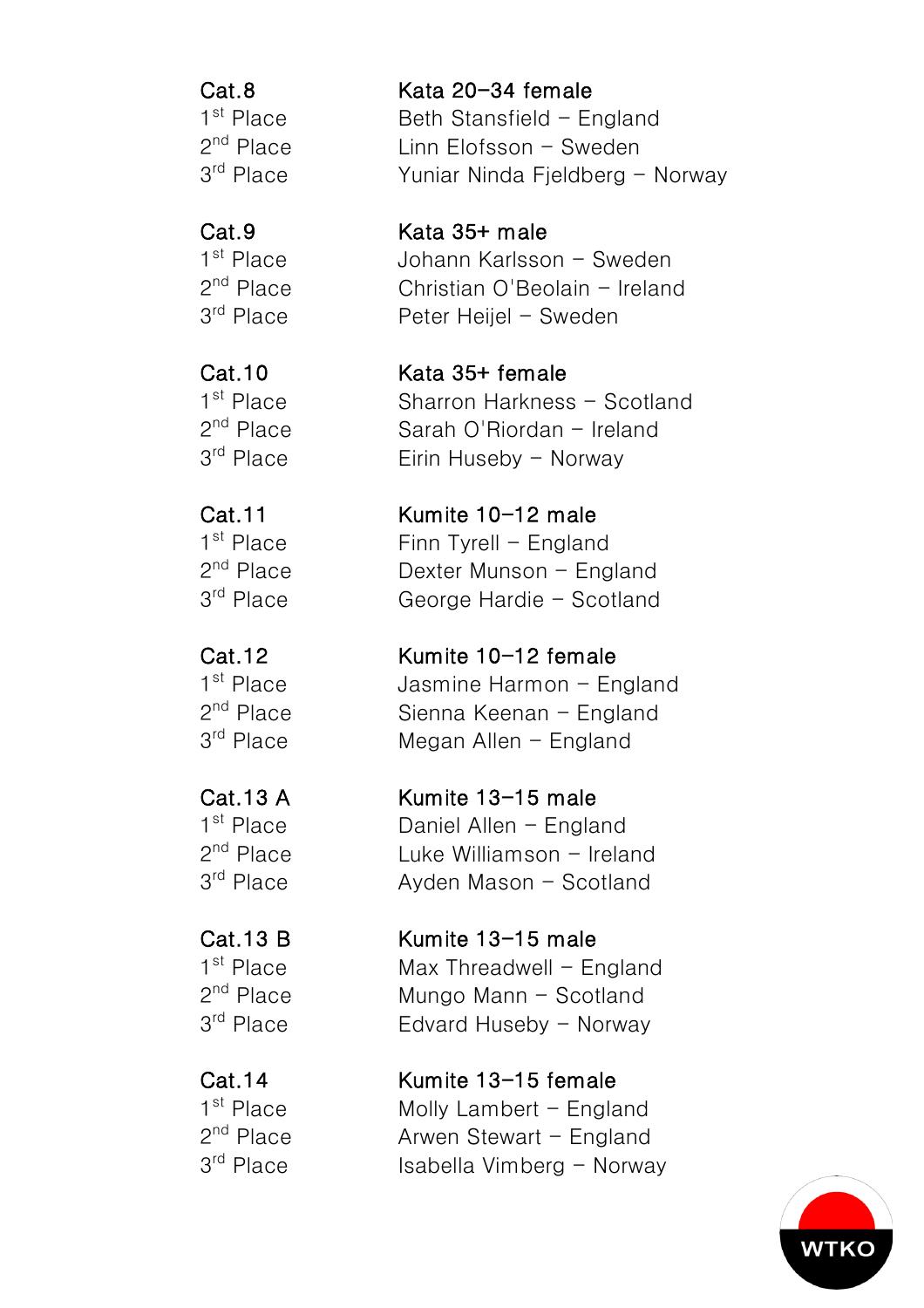3rd Place

Cat.15 Kumite 16-19 male  $1<sup>st</sup>$  Place Elliot Dronfield - England  $2<sup>nd</sup>$  Place Brandon Gill - England  $3<sup>rd</sup>$  Place Rasmus Bakken - Norway

Cat.16 Kumite 16-19 female  $1<sup>st</sup>$  Place Iren Baumann - Switzerland 2nd Place Mahisha Ahmed - England  $3<sup>rd</sup>$  Place Erica Heijel - Sweden

Cat.17 Kumite 20-34 male  $1^{\text{st}}$  Place Mason Gill - England<br> $2^{\text{nd}}$  Place Charlie Tarr - England Charlie Tarr  $-$  England 3<sup>rd</sup> Place Stevie Collins - Ireland

Cat.18 Kumite 20-34 female  $1<sup>st</sup>$  Place Yuniar Ninda Fieldberg - Norway  $2<sup>nd</sup>$  Place Beth Stansfield - England 3<sup>rd</sup> Place Katie Fitzsimmons - Scotland

Cat.19 Kumite 35+ male 1<sup>st</sup> Place **Andreas Wangberg - Norway**  $2<sup>nd</sup>$  Place Pelle Höög - Sweden  $3<sup>rd</sup>$  Place Colin Needham - England

Cat.20 Kumite 35+ female 1<sup>st</sup> Place Sarah O'Riordan - Ireland 2<sup>nd</sup> Place Helena Preston - Sweden